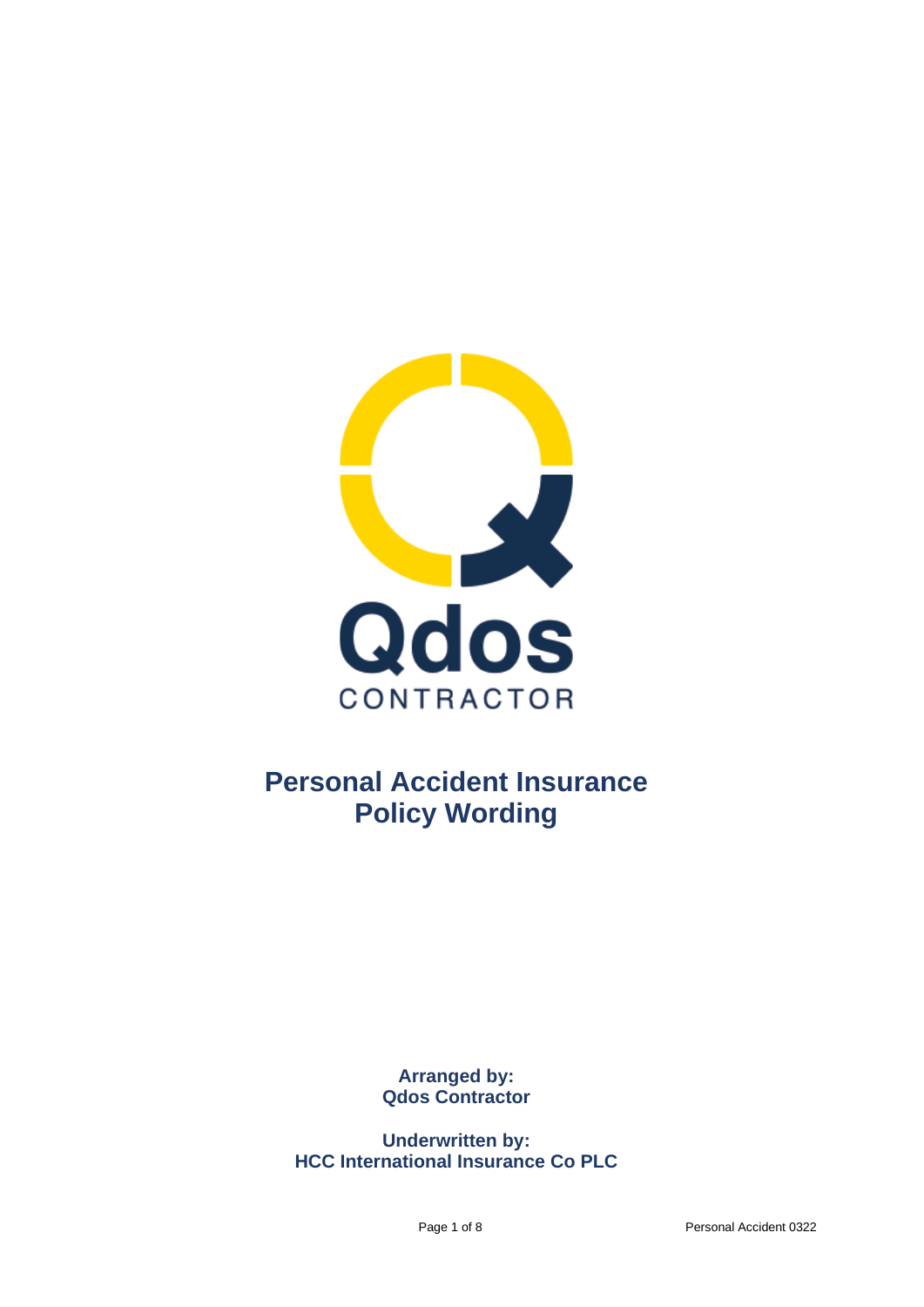

## **Personal Accident Insurance Policy Wording**

This insurance policy has been arranged by Qdos Contractor and is underwritten by HCC International Insurance Co PLC.

HCC International Insurance Co PLC is registered in England and Wales No. 01575839 Registered office at 1 Aldgate, London, England EC3N 1RE,

Qdos Contractor is a trading name of Qdos Broker & Underwriting Services Limited, authorised and regulated by the Financial Conduct Authority.

HCC International Insurance Co PLC is authorised and regulated by the Prudential Regulation Authority and is regulated by the Financial Conduct Authority.

This can be checked on the Financial Services Register at www.fca.org.uk/register or by contacting them on 0800 111 6768.

This is a claims made policy. Claims must be notified and received by **Qdos** during the **Period of Insurance**.

The I**nsurer** agrees in consideration of the premium to indemnify the **Insured** to the extent and in the manner provided within this Policy in connection with activities within the scope and extent of the business activities of the **Insured**.

Unless expressly stated nothing in this Policy will create rights pursuant to the Contract (Rights of Third Parties) Act 1999.

### **Important Notice**

This insurance contract does not provide sickness or disease insurance. This insurance contract relates to the benefits of the insurance contract which are shown in the schedule and for which premium has been paid.

The **Insured** must make a fair presentation of the risk at inception renewal and variation of this Policy.

If the **Insured** fails to make such a fair presentation of the risk

- a) The **Insurer** may avoid this Policy and refuse all claims if
	- (i) such failure was deliberate or reckless and/or
		- (ii) the Insurer would not have entered into this Policy on any terms if the Insured had made a fair presentation of the risk

Should the **Insurer** avoid the Policy the **Insurer** shall return the premium paid to the Insured unless such failure was deliberate or reckless

- b) if the **Insurer** would have entered into the Policy but on different terms had the Insured made a fair presentation of the risk the **Insurer** may
	- (i) reduce proportionately the amount to be paid on any claim if the **Insurer** would have charged a higher premium calculated by applying the percentage that the actual premium charged bears to the premium that would have been charged had the Insured made a fair presentation of risk and/or
	- (ii) treat the Policy as entered into on any such different terms (other than relating to the premium) that the Insurer would have entered into had the **Insured** made a fair presentation of risk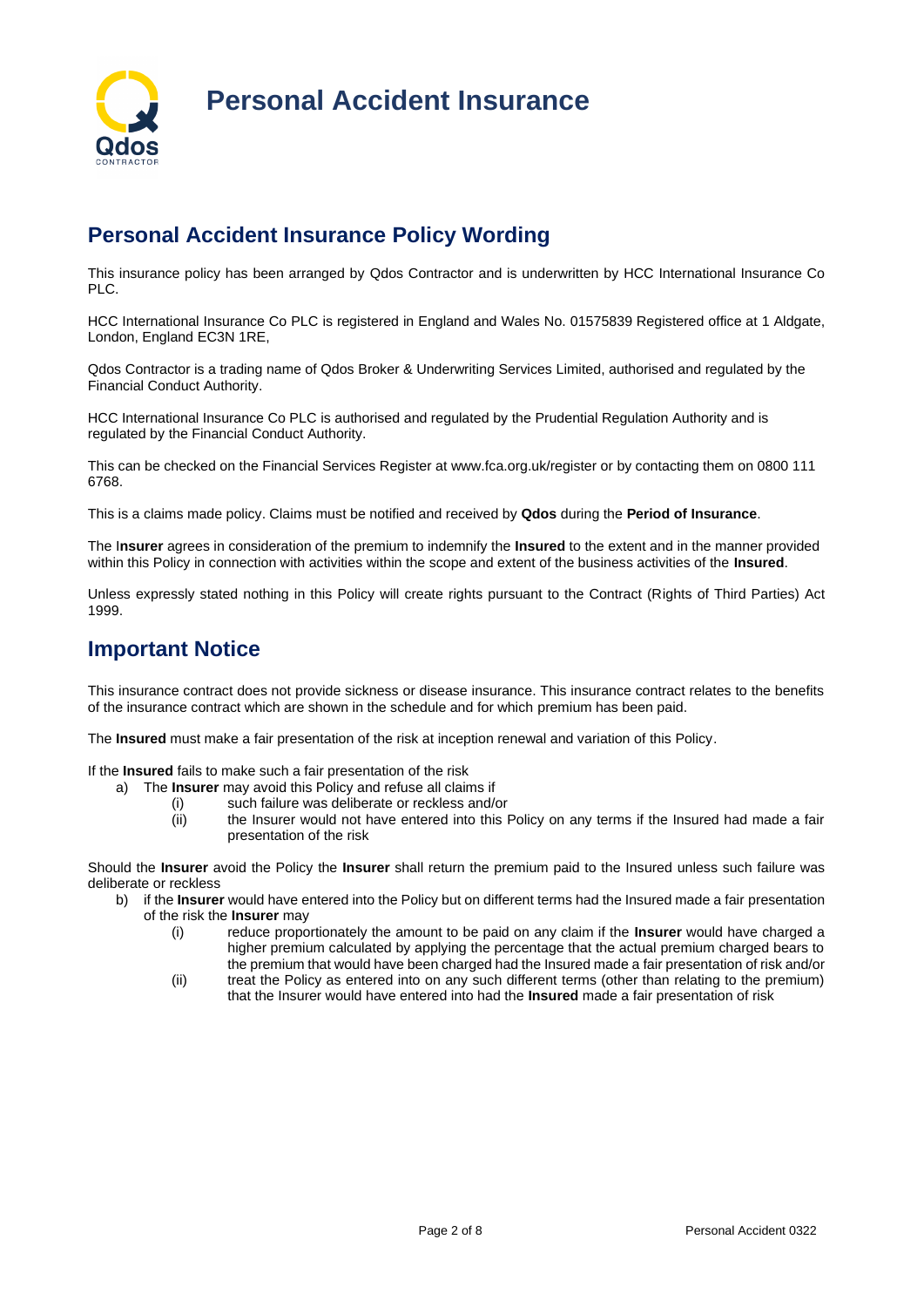

## **Definitions**

The terms defined below will have the same meaning wherever they appear in **Bold** throughout this Policy.

#### **Accident**

means a sudden, unexpected, unusual, specific external event which occurs at an identifiable time and place during the **Period of Insurance**.

#### **Accident** shall also include:

(a) exposure resulting from a mishap to a conveyance in which the **Insured Person** is travelling;

(b) disappearance. If the **Insured Person** is not found within twelve months of disappearing, and sufficient evidence is produced satisfactory to the **Insurer** that leads them inevitably to the conclusion that the **Insured Person** has sustained **Bodily Injury** and that such injury has caused the **Insured Person's** death, the **Insurer** shall pay any death benefit, where applicable, under this insurance contract, provided that the person or persons to whom such sum is paid shall sign an undertaking to refund such sum to the **Insurer** if the **Insured Person** is subsequently found to be living.

#### **Bodily Injury**

Means identifiable physical injury which

- a) is caused by an **Accident**, and
- b) solely and independently of any other cause, except sickness or disease directly resulting from, or medical or surgical treatment rendered necessary by such injury, occasions the death or disablement of the **Insured Person** within twelve months from the date of the **Accident**.

#### **Burn(s)**

Third degree or full thickness burns caused by an accident where all the epidermis, dermis and subcutis are damaged

#### **Daily Hospital Benefit**

Benefit, as set out in the Schedule of Benefits, paid for every complete 24 hour period the **Insured Person** is an inpatient in hospital as a result of an **Accident**.

#### **Fracture**

Partial or complete breakage of the bone caused by an **Accident** and identified by an x-ray or certified by a duly qualified medical practitioner. Should one **Accident** result in more than one breakage to the same joint or bone it shall be regarded as one **Fracture**.

#### **Hazardous Pursuit**

- Any 'Extreme', 'Action, 'Freestyle' and 'Adventure' sports which have high level of inherent danger involving speed, height, high physical exertion or specialised gear.
- Any kind of flying other than as a fare paying passenger;
- Any aerial sport including and not limited to gliding, parascending, skydiving;
- Any competitive motor related sports either on land or water;
- Any underwater activity at depths greater than 10m or underwater activities which include ice diving, caves or wrecks;
- Any sport where the **Insured Person** receives payment for taking part, or any record attempt;
- Any activity in open seas;
- Any mountaineering or climbing activities including and not limited to canyoning, ice climbing, skimountaineering, caving or potholing.

#### **Insured, Insured person**

The person(s) named in the policy schedule.

#### **Insurer**

HCC International Insurance Co PLC

#### **Occupation**

The normal work carried out by the **Insured Person** at the time the **Bodily Injury** is sustained.

#### **Paraplegia** -

Permanent and irreversible paralysis of the lower body including the legs caused by an **Accident**.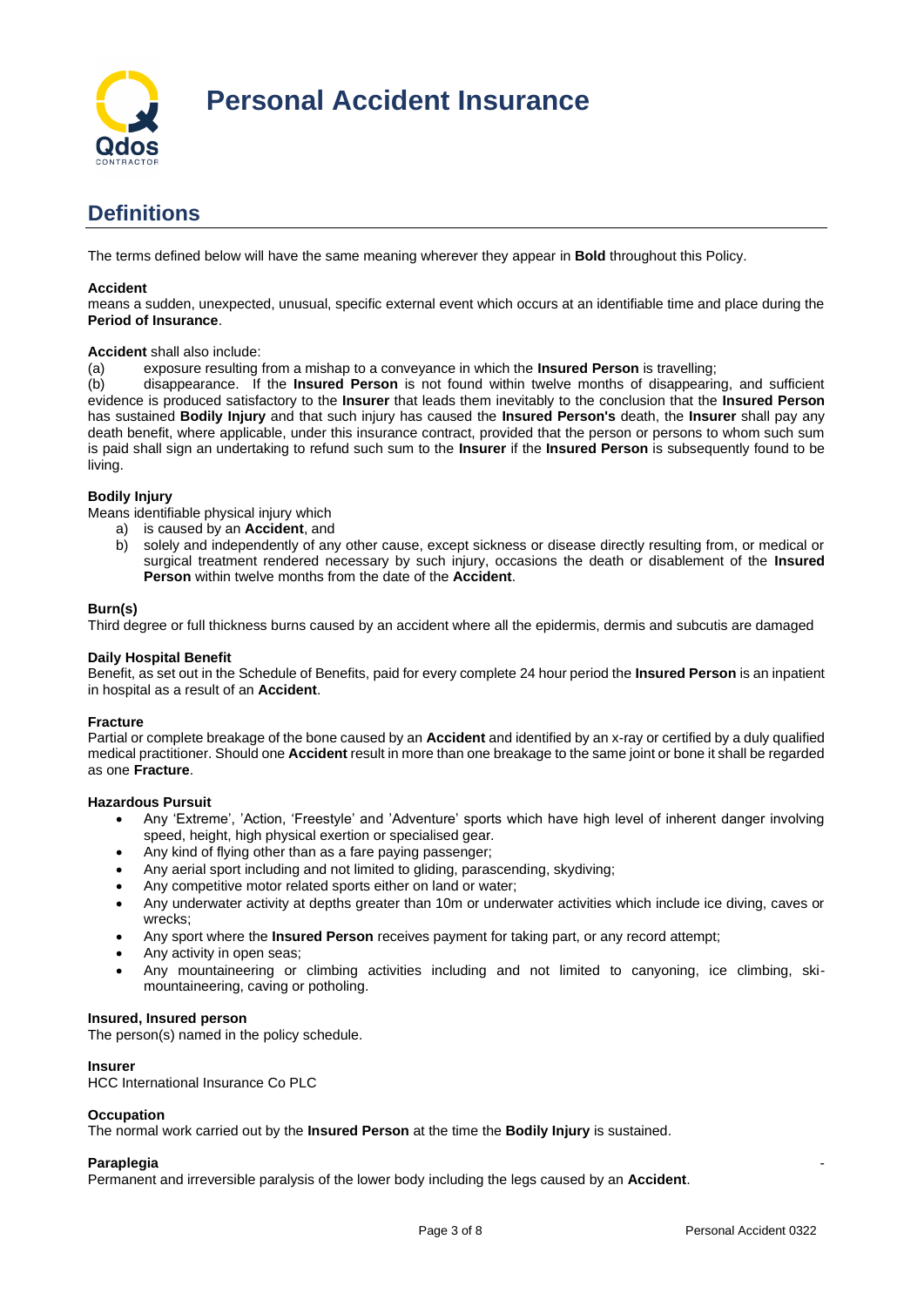

#### **Period of Insurance**

Is that as stated in the policy schedule

#### **Permanent Brain Damage**

Permanent and irreversible damage to the brain caused by an **Accident** which a duly qualified medical practitioner certifies prevents the **Insured Person** from seeking gainful employment.

#### **Permanent Disability**

Means disablement which lasts twelve months and at the expiry of that period is beyond hope of improvement.

#### **Qdos**

Qdos Broker & Underwriting Services Limited (trading as Qdos Contractor), which administers and manages this insurance on behalf of the **Insurer**.

#### **Quadriplegia**

Permanent and irreversible paralysis of all four limbs and torso caused by an **Accident**.

### **Operative Clause**

The **Insurer** hereby agrees with the **Insured**, to the extent and in the manner herein provided, that if the **Insured Person** sustains **Bodily Injury** caused by an **Accident**, the **Insurer** will pay to the **Insured**, or to the **Insured's** Executors or Administrators, according to the Schedule of Benefits after the total claim shall be substantiated under this insurance contract.

Provided always that:

- 1. if Item 1 of the Schedule of Benefits is covered and an **Accident** causes the death of the **Insured Person** within twelve months following the date of the **Accident** and prior to the definite settlement of the benefit for disablement provided for under Item 2 of the Schedule of Benefits, there shall be paid only the benefit provided for in the case of death.
- 2. the percentage of compensation payable for any **Permanent Disability** affecting a limb, organ or other part of the body structure already affected by a disability or condition which existed before the **Accident** occurred shall be reduced by such percentage of the Capital Sum Insured as would have become payable if such pre-existing disability or condition had qualified for compensation hereunder.
- 3. any **Permanent Disability** not specified in the Schedule of Benefits shall be compensated in accordance with its severity as compared with the disabilities listed, the **Occupation** of the **Insured Person** not being taken into account. For the purposes of assessing such disability hereunder the **Insurer** shall refer to the publication "*Guides to the Evaluation of Permanent Impairment*" as published by the American Medical Association.
- 4. the partial or total loss of use of a limb or organ where not specifically provided for in the Schedule of Benefits shall be considered as partial or total physical loss of the said limb or organ.
- 5. where more than one **Permanent Disability** results from any one or more **Accidents**, the percentage of compensation shall be aggregated as follows*:*

In respect of disability affecting more than one of the separate parts of the same body member (i.e. hand, arm, foot or leg); the percentage of compensation which would have been payable for loss of use of the entire member.

6. The aggregate of all claims payable under this insurance contract shall not exceed the capital sum insured.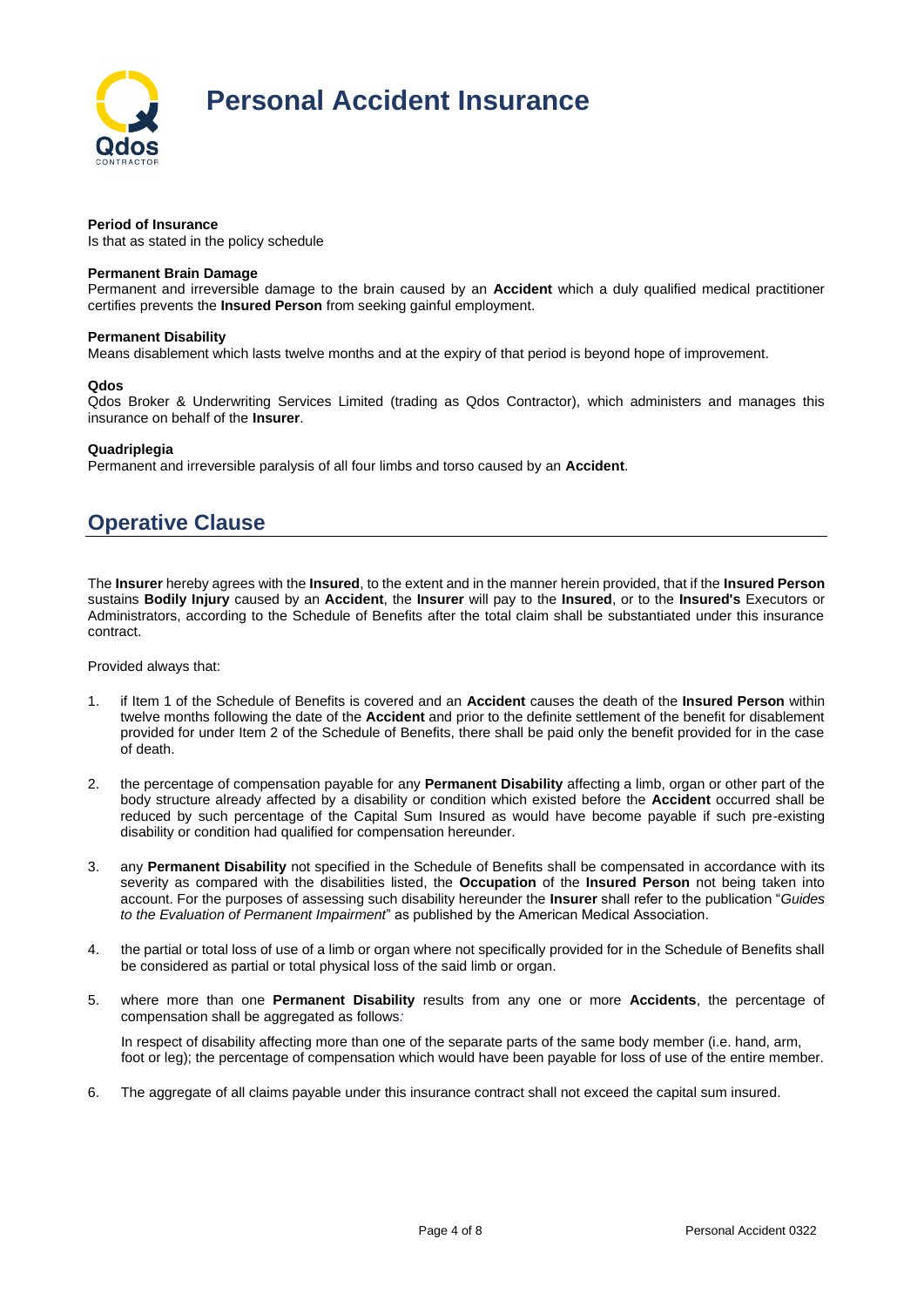

### **Exclusions**

This insurance contract does not cover death or disablement in any way caused or contributed to by:

- 1. war, whether war be declared or not, hostilities or any act of war or civil war;
- 2. radioactive contamination;
- 3. the **Insured Person** engaging in or taking part in armed forces service or operations;
- 4. the **Insured Person** engaging in flying of any kind other than as a passenger;
- 5. the **Insured Person's** suicide or attempted suicide or intentional self-injury or the **Insured Person** being in a state of insanity;
- 6. Acquired Immune Deficiency Syndrome (AIDS), AIDS Related Complex (ARC) or Human Immuno-deficiency Virus (HIV) howsoever these have been acquired or may be named;
- 7. the **Insured Person's** deliberate exposure to exceptional danger (except in an attempt to save human life);
- 8. the **Insured Person's** own criminal act;
- 9. the **Insured Person** being under the influence of alcohol or drugs.
- 10. an **Accident** occurring outside the United Kingdom, European Economic Area, United States of America, Canada, Australia or New Zealand
- 11. the **Insured Person's** participation in any **Hazardous Pursuit**
- 12. any condition for which the **Insured Person** has sought advice, diagnosis, treatment or counselling or of which the **Insured Person** was or should reasonably have been aware at inception of this insurance contract or for which the **Insured Person** has been treated at any time prior to inception of this insurance contract.

### **Conditions**

1. If the **Insured** shall make any claim knowing the same to be fraudulent or false as regards the amount or otherwise (including the provision of false or fraudulent documents or statements) then

#### The **Insurer** will:

- a) refuse to pay the whole of the claim and
- b) recover from the Insured any sums that it has already paid in respect of the claim

The **Insurer** may also notify the **Insured** that it will be treating all sections of this policy as having terminated with effect from the date of the earliest of any of the fraudulent act. In that event the **Insured** will

- a) have no cover under the Policy from the date of termination and
- b) not be entitled to any refund of premium
- 2. Where this insurance contract provides cover for any person who is not a party to the contract (an **Insured Person**), and a fraudulent claim is made under the contract by or on behalf of such **Insured Person**, the **Insurer** may exercise the rights set out in condition 4 above as if there were an individual insurance contract between the **Insurer** and the **Insured Person**. However, the exercise of any of those rights shall not affect the cover provided under the contract for any other person.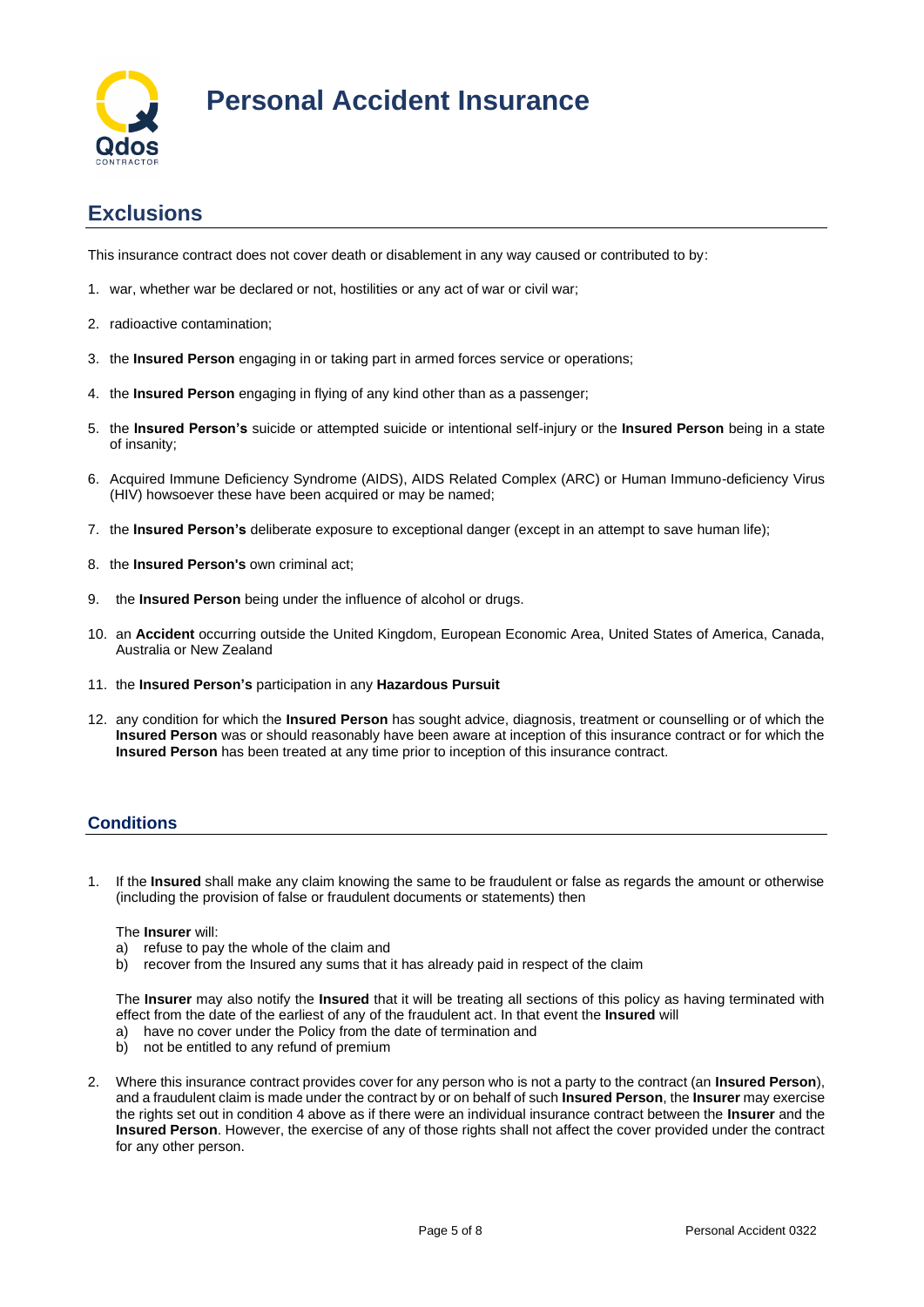

- 3. Any phrase or word in this Policy and the Schedule will be interpreted in accordance with the laws of England and Wales. The Policy and the Schedule shall be read together as one contract and any word or expression to which a specific meaning has been attached in any part of this Policy or the Schedule shall bear such specific meaning wherever it may appear.
- 4. The **Insurer** may cancel this Policy by sending thirty days written notice to the **Insured's** last known address whereupon the **Insured** shall become entitled to a refund of a proportionate part of the premium
- 5. A person who is not a party to this contract has no right under the Contracts (Rights of Third Parties) Act 1999 to enforce any term of this agreement but this does not affect any right or remedy of a third party which exists or is available apart from that Act
- 6. Any dispute concerning the interpretation of the terms Conditions Limitations or Exclusions contained herein is understood and agreed by both the **Insured** and the **Insurer** to be subject to the laws of England and Wales. Each party agrees to submit to the jurisdiction of any court of competent jurisdiction within England and Wales and to comply with all requirements necessary to give such court jurisdiction. All matters arising hereunder shall be determined in accordance with the law and practice of such court.
- 7. The maximum number of **Fracture** claims we will pay for each **Insured Person** under this policy during any one year period is 5.
- 8. In the event an **Accident** results in the hospitalisation of an **Insured Person**:
	- a) The **Daily Hospital Benefit** shall exclude the first 24 hours an **Insured Person** is in hospital
	- b) The **Daily Hospital Benefit** shall be capped at 60 days
	- c) The **Daily Hospital Benefit** shall be paid every 30 days, or once the **Insured Person** is no longer an inpatient, whichever is sooner.

### **Claims conditions**

Notice must be given to the **Qdos** as soon as reasonably practicable of any **Accident** which causes or may cause a claim within the meaning of this insurance contract, and the **Insured Person** must as early as possible seek the attention of a duly qualified medical practitioner. Notice must be given to the **Qdos** as soon as reasonably practicable in the event of the death of an **Insured Person** resulting or alleged to result from an **Accident**.

All medical records, notes and correspondence referring to the subject of a claim or a related pre-existing condition shall be made available on request to any medical adviser appointed by or on behalf of the **Insurer** and such medical adviser shall, for the purpose of reviewing the claim, be allowed so often as may be deemed necessary to make an examination of the **Insured Person**.

Notifications should be made by contacting **Qdos** on 0116 478 3419, or by writing to the following address: Claims Department Qdos Contractor The Grange, Grange Avenue, Rearsby, Leicester, LE7 4FY

Email: Claims@qdoscontractor.com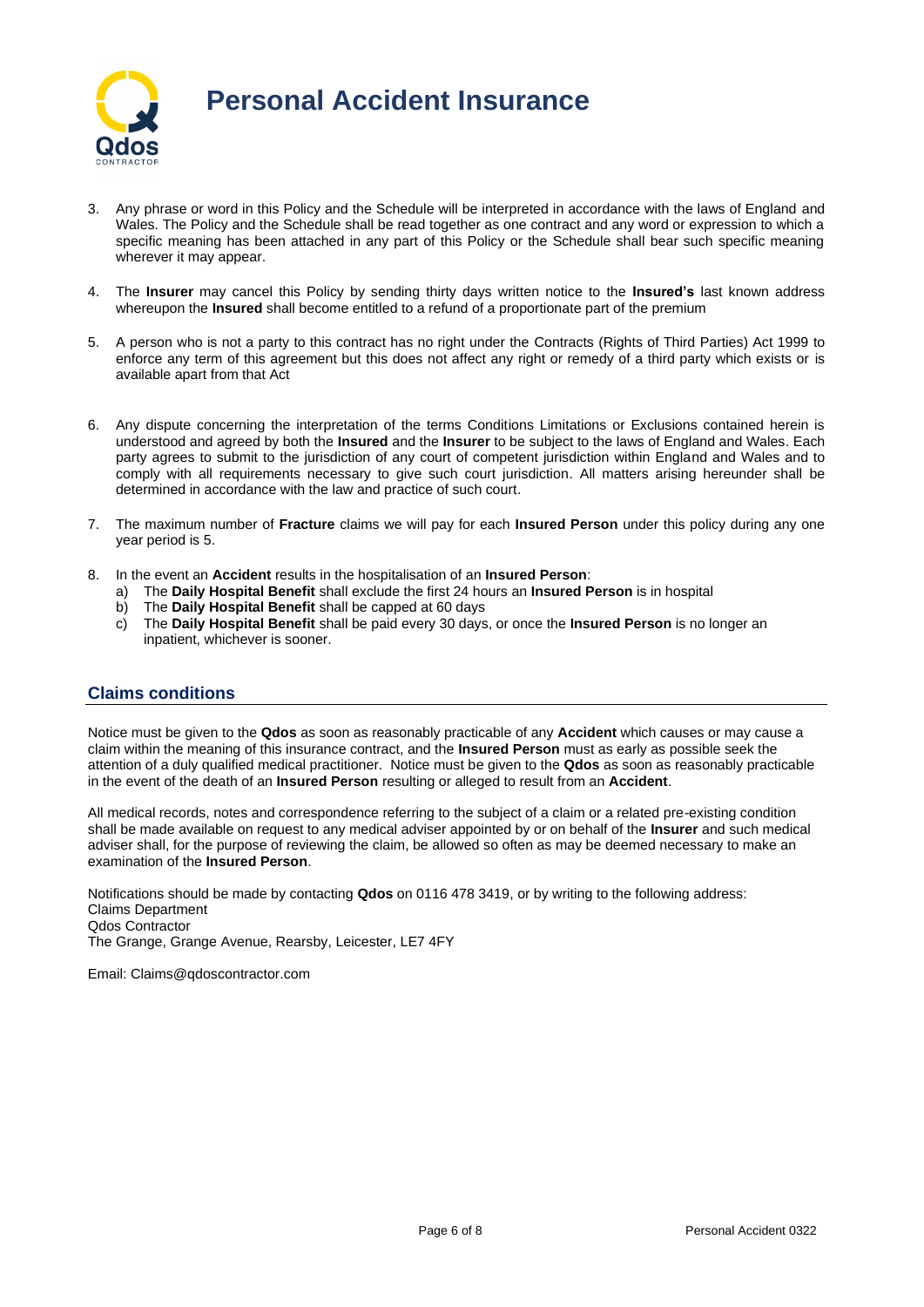

### **Complaints**

In the event that you are dissatisfied with any aspect of this Policy or the service provided by **Qdos**, please write to:

The Nominated Complaints Handler Qdos Contractor The Grange Grange Avenue Rearsby Leicester LE7 4FY

Telephone: 0116 269 0999 Email: [feedback@qdoscontractor.com](mailto:feedback@qdoscontractor.com)

If it is not possible to reach an agreement, you have the right to make an appeal to the Financial Ombudsman Service. This also applies if you are insured in a business capacity and have an annual turnover of less than €2 million and fewer than ten staff. You may contact the Financial Ombudsman Service at:

The Financial Ombudsman Service Exchange Tower Harbour Exchange Square London E14 9SR

Tel: 0845 080 1800<br>
Fmail: complaint info@ [complaint.info@financial-ombudsman.org.uk](mailto:complaint.info@financial-ombudsman.org.uk) Website: [http://www.financial-ombudsman.org.uk](http://www.financial-ombudsman.org.uk/)

The above complaints procedure is in addition to your statutory rights as a consumer. For further information about your statutory rights contact your local authority Trading Standards Service or Citizens Advice Bureau.

#### **The European Commission Online Dispute Resolution Platform (ODR)**

If you were sold this product online or by other electronic means and within the European Union (EU) you may refer your complaint to the EU Online Dispute Resolution (ODR) platform. Upon receipt of your complaint the ODR will escalate your complaint to your local dispute resolution service – this process is free and conducted entirely online. You can access the ODR platform on http://ec.europa.eu/odr. This platform will direct insurance complaints to the Financial Ombudsman Service. However, you may contact the FOS directly if you prefer, using the details as shown above.

The above complaints procedure is in addition to your statutory rights as a consumer. For further information about your statutory rights contact your local authority Trading Standards Service or Citizens Advice Bureau.